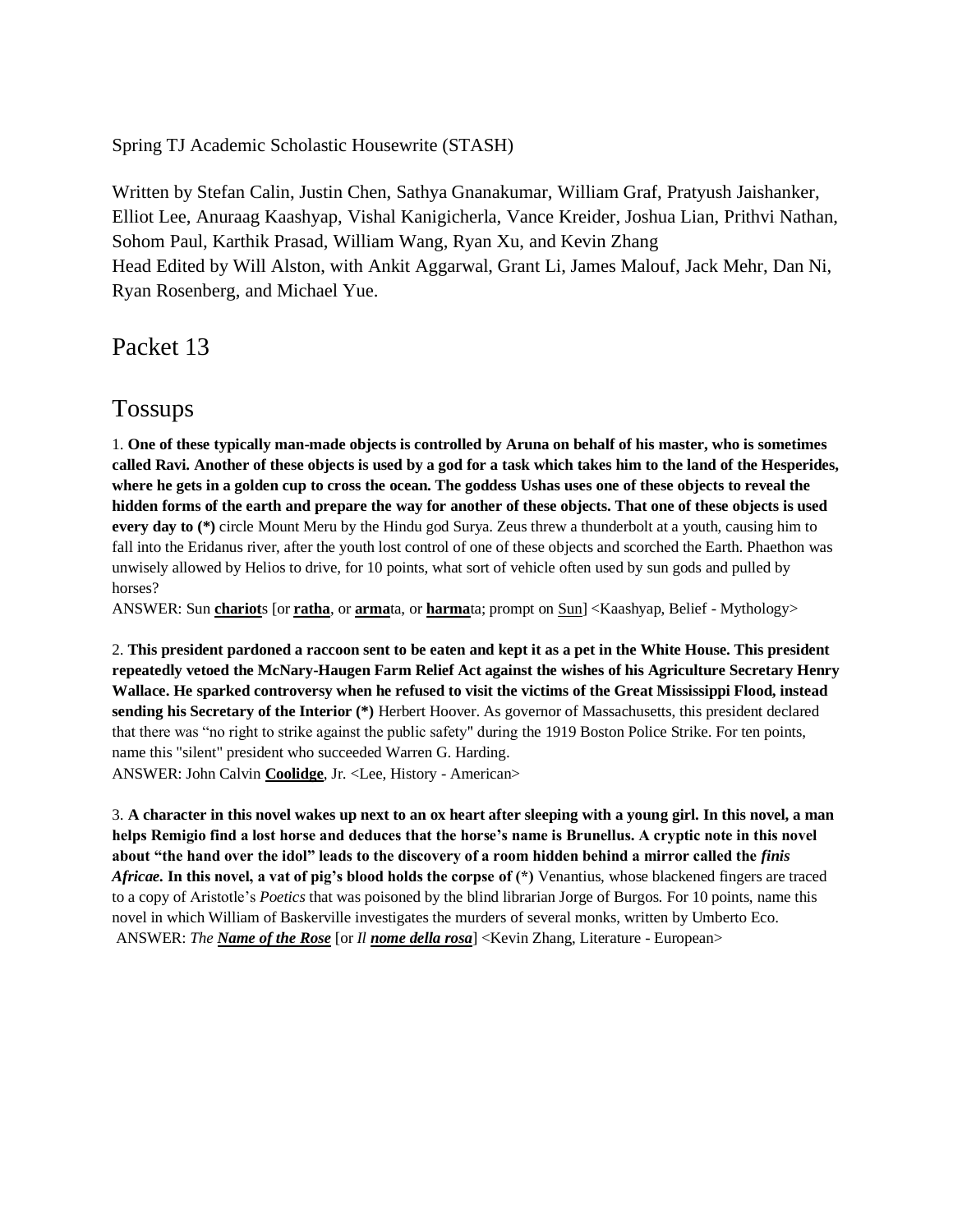4. **Dominic Loricatus engaged in this practice repeatedly while repeating the 150 psalms. Elijah taunted a group of false prophets atop Mt. Carmel for engaging in this practice while dancing to unsuccessfully summon Baal. On October 20, 1349, Pope Clement VI issued a bull condemning a group that repeatedly performed this action to placate God and ward off the Black Death. One form of this action called (\*)** *tatbir* is performed by Shia Muslims on the Day of Ashura to mourn Husayn's death. Martin Luther performed this action and fasting as part of the Mortification of the Flesh, and monks may use a leather cattail to perform this action. For 10 points, name this practice of penance in several religions where participants whip themselves. ANSWER: **self-flagellation** [accept **whipping themselves**, **mortification of the flesh**, and related word forms before they are respectively mentioned; prompt on self-harm, self-mutilation, penance, penitence, atonement and other less descriptive answers; prompt on flagellation or whipping by asking "on whom"] <Prasad, Beliefs -Religion>

5. **A technique that uses this phenomenon can make use of compounds like Rhodamine B to improve resolution "stochastically" in PALM and STORM. This phenomenon can be seen as a straight line down in a Jablonski diagram which is used to describe Förster resonance energy transfer. The Stern–Volmer equation describes the quenching of this phenomenon which decreases the (\*)** quantum yield. This process occurs in a common reporter protein with a beta-barrel motif that was discovered in the jellyfish *Aequorea victoria*, GFP. This phenomenon underlies lamps that use mercury vapor to emit light. For 10 points, name this name this phenomenon in which light is absorbed at one wavelength and emitted at another, which contrasts with phosphorescence. ANSWER: **fluorescence** [accept **fluorescence** microscopy] <Calin, Science - Chemistry>

6. **The largest tidal whirlpool in the Western Hemisphere, Old Sow, is located off the coast of this state. The International Seaplane Fly-In is hosted every September at this state's Moosehead Lake. An early 20thcentury artist colony thrived on this state's Appledore Island, which is part of an archipelago that it splits with its southern neighbor, the Isles of Shoals. Twelve-year-old Donn Fendler survived nine days separated from his family in this state's (\*)** Baxter State Park while hiking its highest peak, Mount Katahdin. This state is also home to a national park that contains parts of the Schoodic Peninsula and Mount Desert Island. Acadia National Park is located in, for 10 points, what easternmost state in the contiguous U.S. whose capital is Augusta? ANSWER: **Maine** <Lian, Modern World - Geo>

7. **British officer David Vivian was arrested for supplying the weapons used in the assassination of this leader's father in the Secretariat Building, which also claimed the lives of ministers Abdul Razak and Ba Cho. This leader survived a 1996 assassination attempt by the Union Solidarity and Development Association, a party supported by the SLORC. This leader allegedly called two Reuters journalists "traitors" after they were arrested while investigating the (\*)** Inn Din Massacre. This leader was elected in 2015 after spending fifteen years under house arrest. For 10 points, name this Nobel Prize laureate who has been criticized for her failure to quell the Rohingya crisis as State Counsellor of Myanmar.

ANSWER: Aung San **Suu** Kyi [accept **Daw** Suu; prompt on Kyi] <Lee, History - World>

8. **At the beginning of an Act II aria from this opera, a nearly offstage singer tells a woman to "open your window to me [who is] close at hand, calling and sighing for you." Villagers in this opera sing an Act I "bell chorus" that precedes a "ballatella" inspired by the sight of screeching birds, "Stridono lassu." A man dressed as the servant Taddeo asks the question "Si può?" at the beginning of this opera, in which (\*)** Arlecchino sings "O Colombina." In this opera, Nedda is stabbed by Canio, who sings the aria "Vesti la giubba" while putting on his costume. For 10 points, name this Ruggiero Leoncavallo opera typically paired with *Cavalleria Rusticana* and titled for a group of clowns.

ANSWER: *I Pagliacci* [accept *The Clowns* before "clowns"]<Yue, Fine Arts - Other>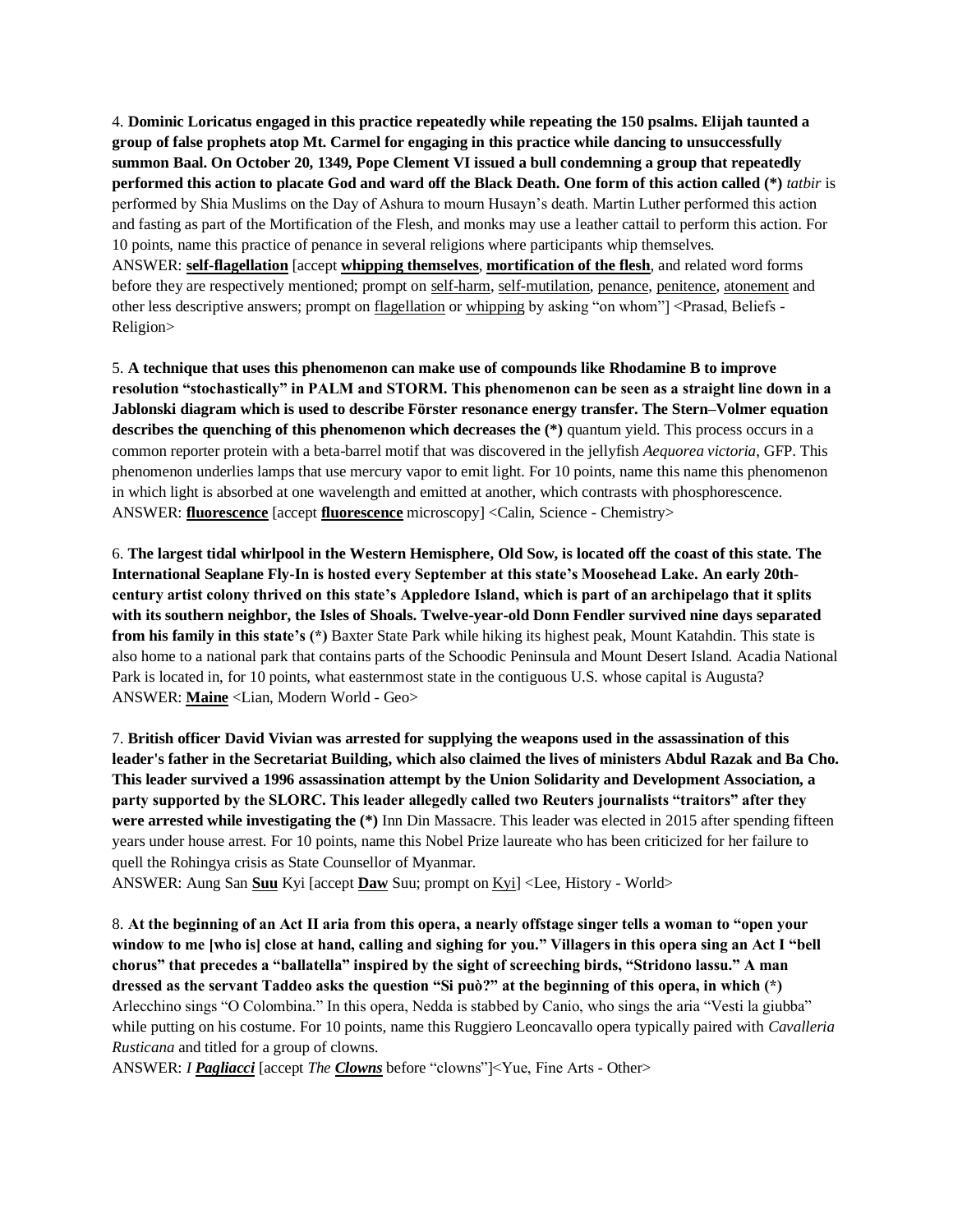9. **Controversies over the movement of this language family, outlined in papers from the archaeology journal**  *Azania***, center on "early split" versus "late split" hypotheses, as well as whether ironworking was developed independently by different groups of its speakers. Languages in this family feature up to 22 noun classes which are distinguished by affixes such as "M-" and "W-". Speakers of the southernmost languages in this family introduced long-horned cattle, advanced pottery, and (\*)** agriculture into regions largely inhabited by the nomadic Khoikhoi and San peoples, from whom they adopted click consonants. Swahili is the most widely spoken language in, for 10 points, what most widespread language family in Sub-Saharan Africa? ANSWER: **Bantu**-speaking peoples [prompt on Niger-Congo peoples; prompt on specific Bantu subgroups such as Shona, Kongo, Bakongo, Urewe, or Herero by asking "what larger group were they a part of?"] <Rosenberg,

Thought - Social Science>

10. **James Neel proposed the "thrifty gene hypothesis" to explain susceptibility to a disease caused by a lack of this hormone. Maturation of cells that produce this hormone rely on PDX-1 activating MafA. IRS-1 is activated by this hormone binding to its receptor, which then activates PI-3-Kinase. The release of this hormone is promoted by incretins and (\*)** sulfonylureas. Those cells release this hormone after producing a Cpeptide and increasing GLUT4 expression. Frederick Sanger won a Nobel Prize for sequencing this hormone. This hormone stimulates glycogenesis in the liver and it is opposed by glucagon. For 10 points, name this hormone released from the beta cells in the Islets of Langerhans that acts by decreasing blood sugar levels. ANSWER: **insulin** <Calin, Science - Biology>

11. **A character in this city recalls his hatred for Julian before being gunned down during a demonstration. The sound of a servant kneading dough serves as the "alarm clock" for a family living in this city where a grocery store owner is taunted about his affair by the singer Jalila and is seen playing the tambourine by his son. After a car accident in this city (\*)** breaks her collarbone**,** Amina is sent away by her angry husband Ahmad. The political upheaval of this city is depicted through three generations of the al-Jawad family in novels like *Palace Walk* and *Sugar Street*. For 10 points, name this city that is the setting of a trilogy by Naguib Mahfouz. ANSWER: **Cairo** [or al-**Qahira**; accept **Cairo** trilogy] <Chen, Literature - World>

12. **A woman artist with this married surname used swaths of green for the background of her portrait of John F. Kennedy. In 2015, Ken Griffin paid a record-breaking \$300 million for** *Interchange***, a work by another artist with this surname who scraped down layers of paint to achieve the jagged figures in his painting** *Excavation***. This is the surname of an artist whose drawing was erased by Robert Rauschenberg, who then put the blank sheet of paper on display. That artist with this surname drew on images of (\*)** Mesopotamian idols and fertility goddesses to create a series of dynamically painted abstract females with wide torsos and distorted grins. For 10 points, give the surname of the artist Willem, who painted the *Woman* series. ANSWER: **de Kooning** [accept Elaine **de Kooning** or Willem **de Kooning**; do not accept or prompt on "Kooning"] <Li, Fine Arts - Visual>

13. **A cultural period during this royal house's rule was characterized by the fashion of dandy Beau Brummell. A ruler from this house passed the Pains and Penalties Act in an attempt to divorce his wife Catherine of Brunswick and previously had a secret marriage to the Catholic Maria Fitzherbert. The illegitimate FitzClarence branch was fathered by a monarch from this house nicknamed the (\*)** "Sailor King". The Regency era began after one member of this house went insane from porphyria. That ruler from this house employed such ministers as Pitt the Younger and Lord North and was rejected in the American Revolution. For 10 points, name this British royal house which included William IV and George III and was named for its German origins.

ANSWER: House of **Hanover** [accept **Hanoverians**] <Kaashyap, History - European>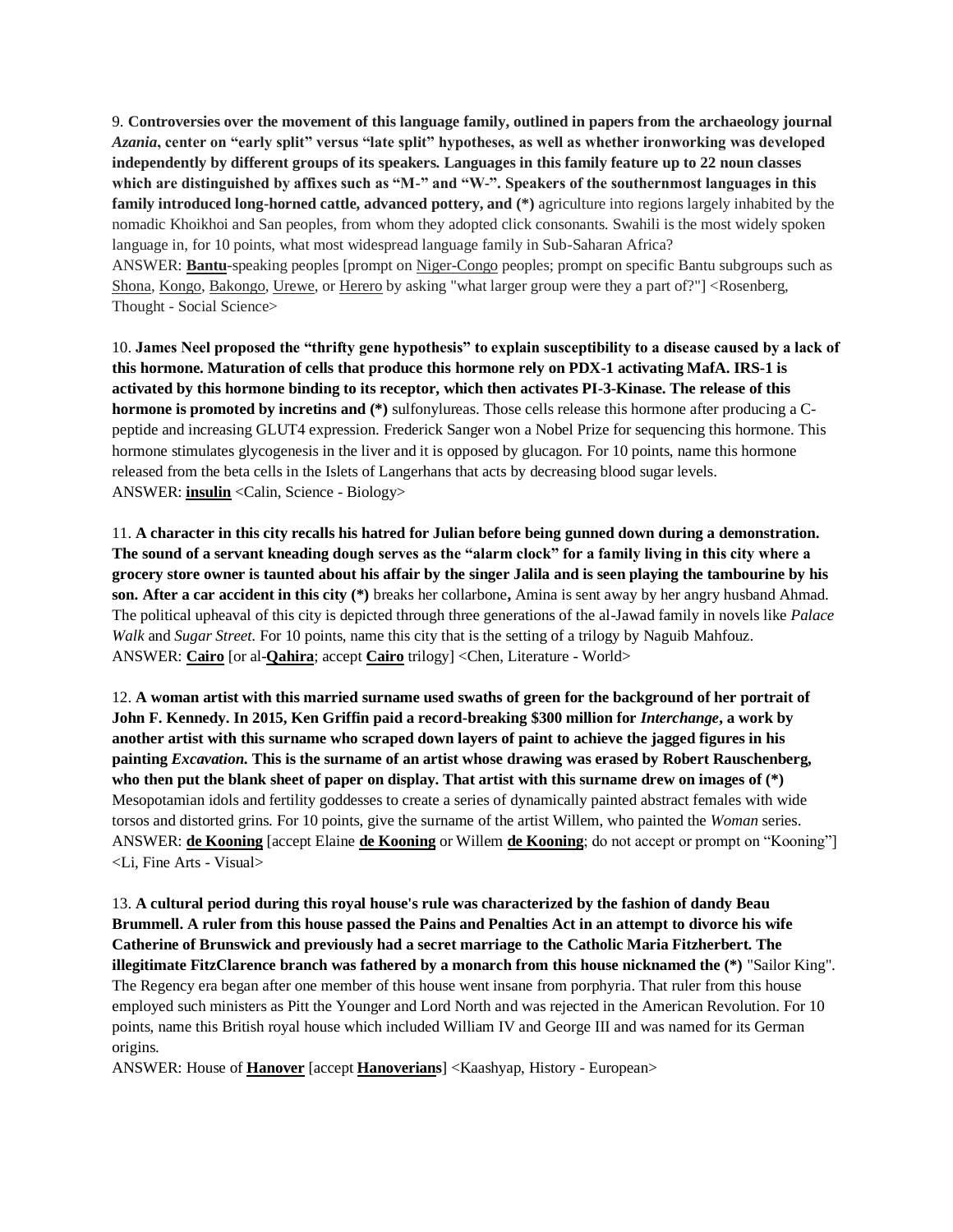14. **A model named after this law has an energy density function proportional to the first invariant of the right Cauchy–Green deformation tensor and was replaced by the more accurate Mooney–Rivlin solid. Voigt notation can be used to express this law in a six-by-six matrix. The Lamé parameters can be found in the three-dimensional expression of this law which can also be expressed using (\*)** Poisson's ratio and Young's modulus. This law predicts a straight line on a stress-strain diagram. This law breaks down at the elastic limit and it predicts a quadratic dependence of potential energy on distance. For 10 points, name this law describing a restoring force that models simple harmonic motion and the behavior of springs, written as "F equals negative k times x." ANSWER: **Hooke**'s law [accept Neo-**Hookean** solid] <Calin, Science - Physics>

15. **This author vows to "hover, utter, still" in a poem that asks "moved you not, restless, waiting for him?" This author declares "the world no longer let me love" and bids "adieu, adieu, all's vanity" in a poem written after being awakened by a "thund'ring noise / And piteous shrieks of dreadful voice." This subject of a homage by John Berryman prizes a love worth "more than (\*)** whole mines of gold" and declares "if ever two were one, then surely we" in a poem addressed to her "dear and loving husband" Simon. For 10 points, name this early American poet of "Verses upon the Burning of our House" and the collection *The Tenth Muse Lately Sprung Up in America*.

ANSWER: Anne **Bradstreet** <Xu, Literature - American>

16. **This philosopher wrote to the Goethe translator Charles Locke Eastlake explaining his views on retinal stimulation, and sent his** *On Visions and Colors* **for reference. This philosopher's "individualism, honesty, and steadfastness" are praised in an essay about him "as educator" from Nietzsche's** *Untimely Meditations***. This philosopher built on Kant's** *Groundwork* **and chided societal treatment of animals as "mere means" in his book (\*)** *On the Basis of Morality*. In his most famous work, this philosopher drew from Buddhism and the Vedas to advance his view that aesthetic pleasure can alleviate suffering via a negation of the "will to life." For ten points, name this German philosopher who authored *The World as Will and Representation*. ANSWER: Arthur **Schopenhauer** <Lee, Thought - Philosophy>

17. **An unusual movement of this type begins with eighth notes chromatically oscillating outward from the starting note of E, giving the overall work it appears the nickname "Wedge." The final movement of a work nicknamed "St. Anne" is one of these pieces, as are two G-minor non-symphonic pieces nicknamed "Great" and "Little." An unfinished work titled for these pieces features counter-, double, and triple examples of them in its (\*)** *Contrapunctus movements.* The last movement of a D-minor work orchestrated by Leopold Stokowski is this kind of piece, written by the composer of a large work titled *The Art of* them. For 10 points, Johann Sebastian Bach paired a *Toccata* with what kind of piece in a D-minor organ composition? ANSWER: **fugue**s [accept **fugue**s by Johann Sebastian **Bach**] <Graf, Fine Arts - Auditory>

18. **This civilization appears to have shared most of its material culture with the neighboring Ochre Colored Pottery people, which seems to have intermingled with it during the Posturban Phase. Archaeological evidence of extensive fires marks the transition to this civilization from the earlier Kot Diji culture. This civilization traded carnelian beads through its port city of (\*)** Lothal. It produced a bronze statue of a young woman which is commonly called "Dancing Girl" as well as a structure called the "Great Bath". An "Aryan Invasion" is often thought to have ended this civilization and replaced it with early Vedic societies. For 10 points, name this civilization, which built cities like Mohenjo-Daro and Harappa around a river in Pakistan. ANSWER: **Indus** River **Valley** Civilization [accept **Harappa**n Civilization before "Harappa"] <Lee, History - Ancient>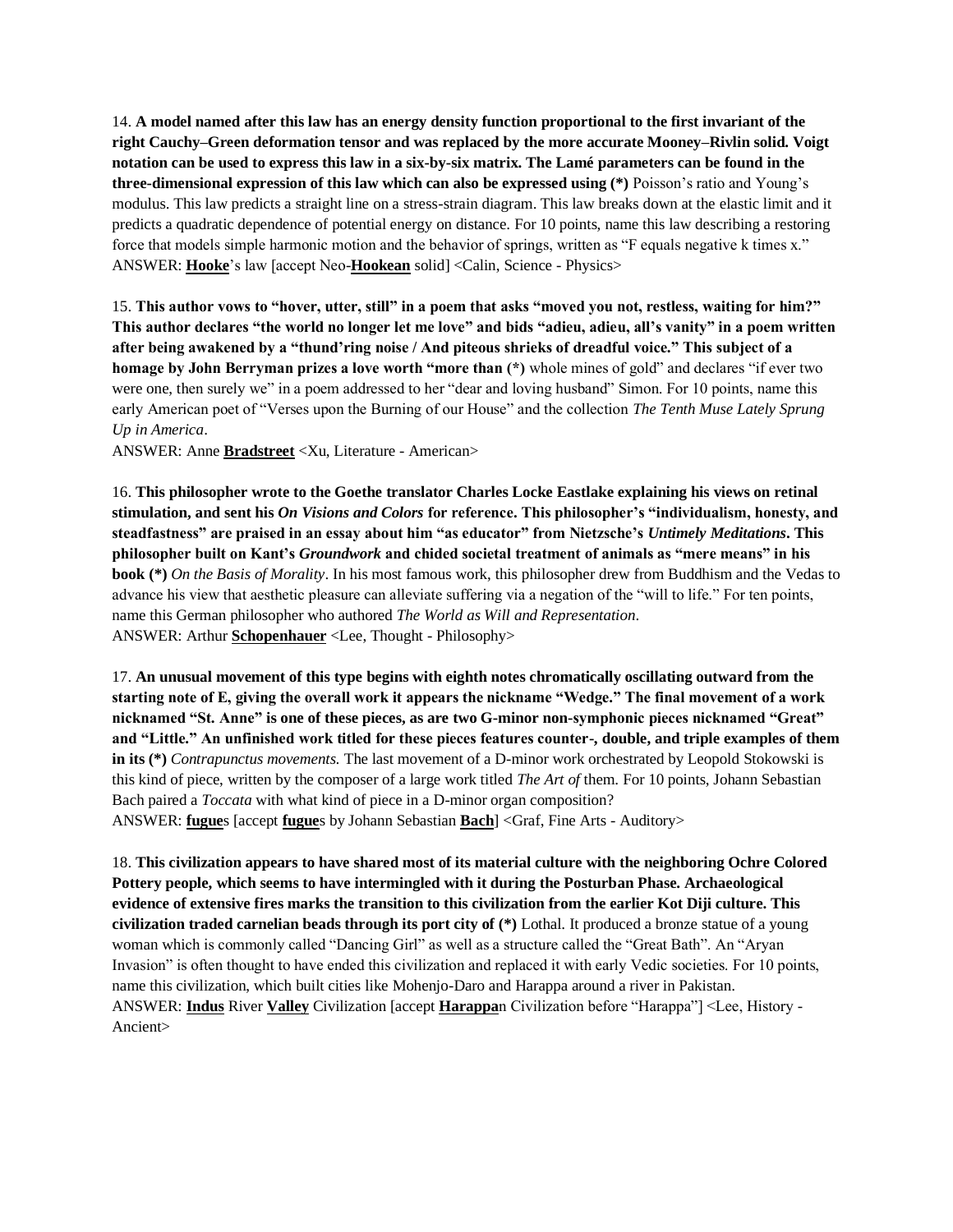19. **This author is met "in an evil hour" by a flower "crush'd beneath the furrow's weight" in a poem addressed "To a Mountain Daisy". In a narrative poem by this man, the title character laughs with his friend Souter Johnnie and rides his mare Meg through a "doubling storm". That character in a poem by this author is moved by "how Nannie lap and flang" during a dance of "warlocks and witches" at (\*)** Alloway Kirk and shouts "Weel done, Cutty-sark!" This poet of "Tam O'Shanter" notes "the best-laid schemes o' mice an' men" often go awry in a work dedicated to a "tim'rous beastie". For 10 points, name this Scottish poet of "To a Mouse" and "Auld Lang Syne".

ANSWER: Robert **Burns** <Zhang, Literature - British>

20. **This man once encountered a painter who claimed he could mix red and white paint to get yellow. In one lecture, this man quipped that all one needs to understand elementary material is "to have an infinite amount of intelligence." Tom Newman was the first to answer the question "Why can't we write all 24 volumes of the**  *Encyclopedia Britannica* **on the head of a pin?" asked by this man in his talk (\*)** "There's Plenty of Room at the Bottom." This man said that renormalization was "mathematical hocus pocus" after using it in a field theory he invented. This scientist compiled *Six Not So Easy Pieces* as a subset of his three-volume lectures on physics. His autobiography's title begins with the phrase "Surely You're Joking!" For 10 points, name this Caltech physicist. ANSWER: Richard Phillips **Feynman** [accept **Dick** in place of Richard] (the lecture is Feynman's Lost Lecture) <Calin, Science - History>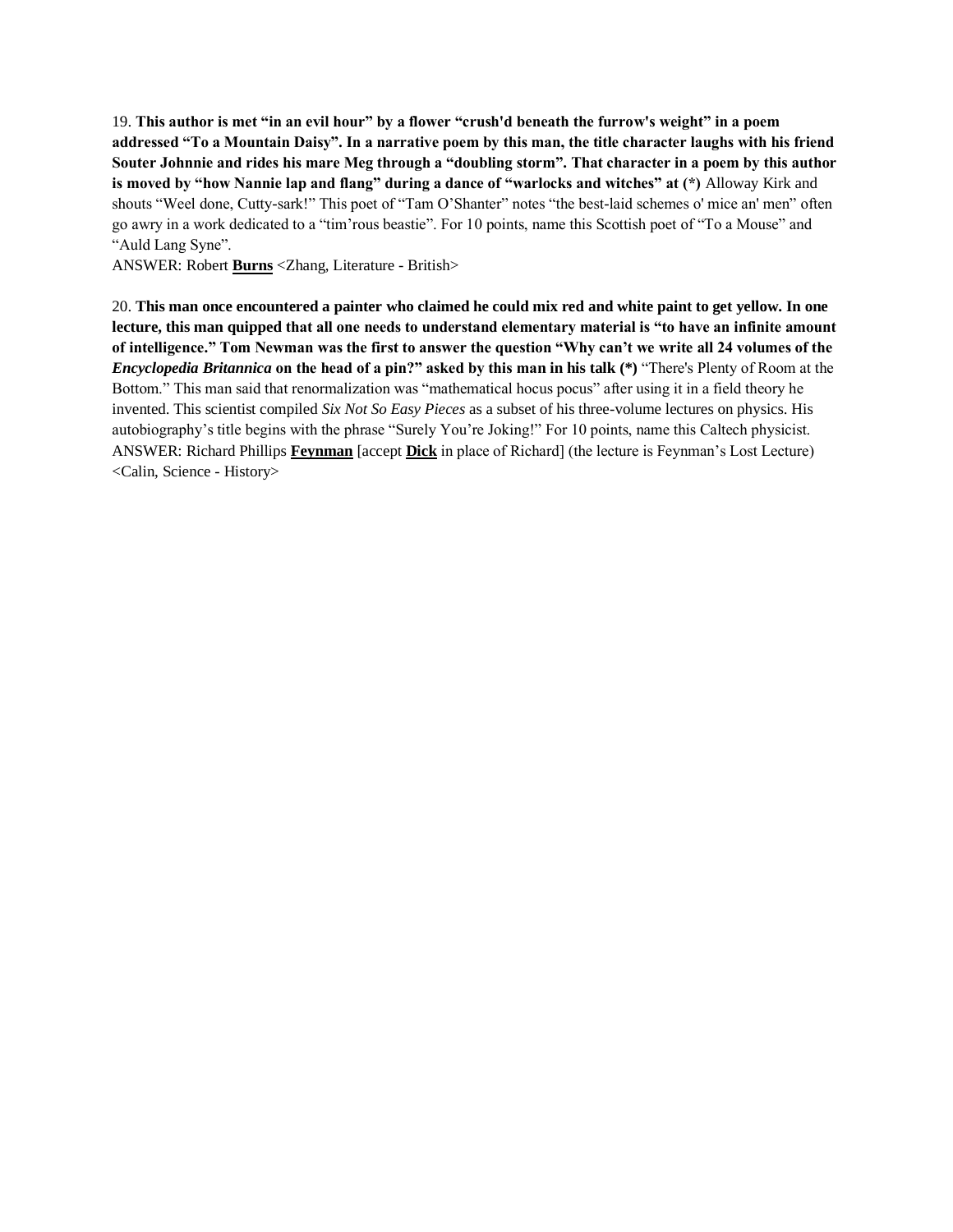# Bonuses

1. The variation in kinetic energy among the molecules in atmospheric Jeans escape can be modeled with this distribution. For 10 points each:

[10] Name this probability distribution that describes molecular speeds in a canonical ensemble.

ANSWER: **Maxwell**–**Boltzmann** speed distribution [accept either underlined portion]

[10] The Maxwell-Boltzmann distribution can be used to find the U<sub>rms</sub> or root mean square velocity of particles in a gas, which is given by this formula. Express your answer in terms of R T and M.

ANSWER: **square root of 3RT over M** [accept mathematical equivalents]

[10] The Maxwell-Boltzmann distribution makes the assumption that the particles behave like these substances.

These substances are described by a namesake law that equates PV to nRT.

ANSWER: **ideal gas**es [accept **ideal gas** law] <Calin, Science - Chemistry>

2. This bandleader's recording of "Chattanooga Choo Choo" starts with trumpets imitating train whistles before a dialogue begins between a passenger and a "boy." For 10 points each:

[10] Name this bandleader of the best-selling swing instrumental of all time, "In the Mood." He tragically disappeared while traveling to entertain American troops in France in 1944.

## ANSWER: Glenn **Miller**

[10] Glenn Miller played this instrument, which can perform a true *glissando* by moving its slide without the player articulating.

## ANSWER: **trombone**

[10] A trombone's timbre can be changed by using the "straight" or "cup" one of these devices usually inserted into the bell of a brass instrument. Joe "King" Oliver held a kazoo in his cornet's bell to produce the effect of one of these devices.

ANSWER: **mute** [accept different varieties, such as straight, cup, wah-wah, or Harmon **mute**s] <Prasad, Fine Arts - Other>

3. In his *Theodicy*, this thinker attempted to justify the existence of evil stated that God as a perfect being created an imperfect world because it was the "best among all possible worlds." For ten points each:

[10] Name this thinker who wrote *Monadology*, a metaphysics text of 90 paragraphs that states the universe is composed of indivisible elementary particles.

## ANSWER: Gottfried **Leibniz**

[10] Leibniz ascribed to this epistemological view that holds intuition to be the principal source of knowledge about the world. This philosophical view has historically been contrasted with empiricism.

## ANSWER: **rationalism**

[10] Leibniz, along with thinkers such as Baruch Spinoza, were said to have ascribed to a form of rationalism denoted by this term, which contrasts with the Analytic tradition of the Anglosphere. ANSWER: **continental** rationalism <Nathan, Thought - Philosophy>

4. Answer some questions about commodities introduced to New Zealand by Europeans, For ten points each: [10] These weapons were brought to New Zealand by arriving merchants for trade, but unfortunately became used in intertribal conflict amongst the native Maori people. These items were first used for battle in Moremonui. ANSWER: **musket**s [accept **Musket** Wars; prompt on guns]

[10] This commodity was apparently introduced by James Cook to New Zealand for the first time. In 1982, the amount of this good in New Zealand peaked at 70 million, but soon died down due to the growing dairy industry. ANSWER: **sheep** [accept **lambs**]

[10] This other commodity that arrived replaced the *kumara* and was easily cultivated by slaves. This commodity was so prevalent that historian James Belich actually suggested naming the Musket Wars after it instead. ANSWER: **potato** [accept **Potato** Wars] <Lee, History - World>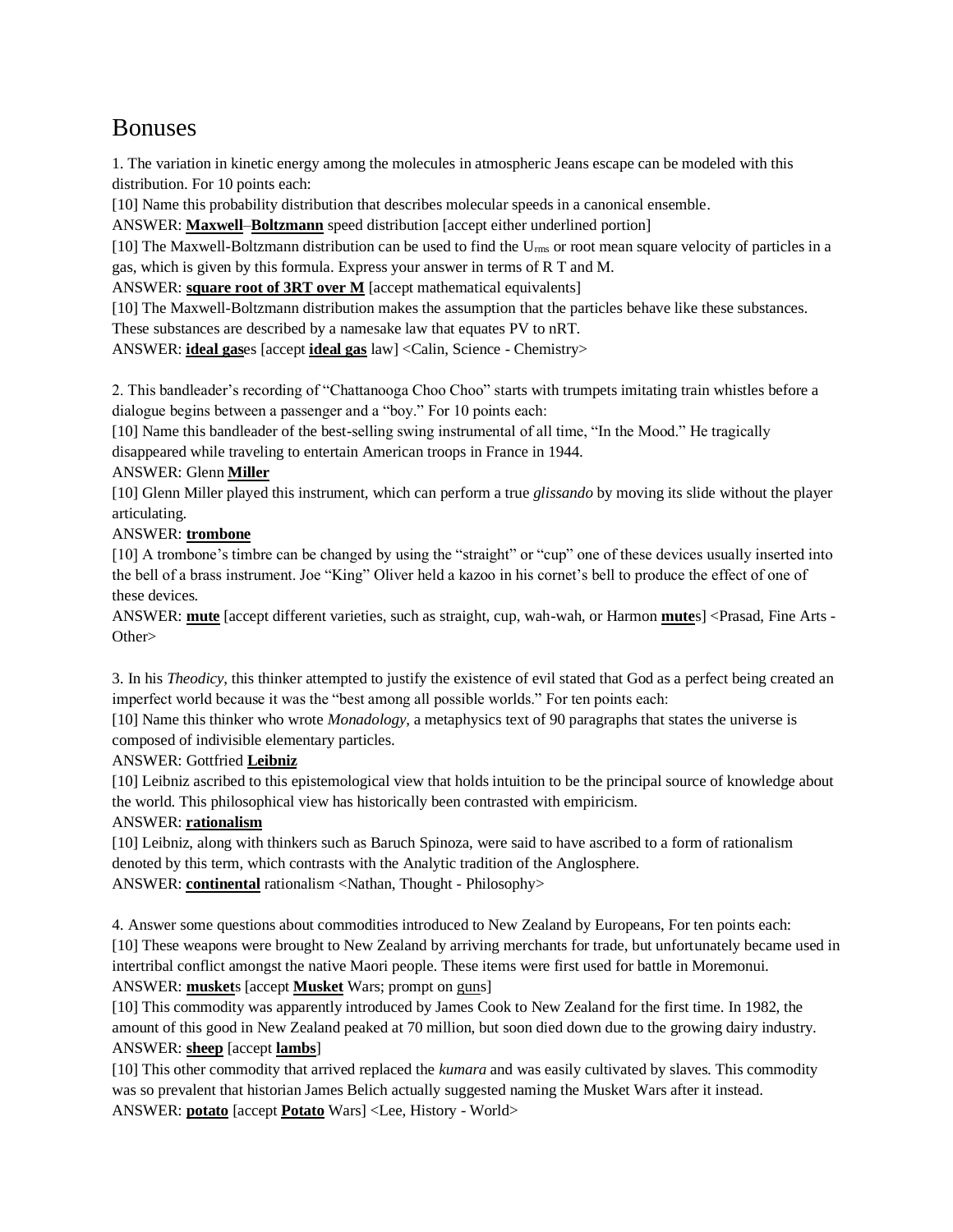5. Following a long vacation, the main character of this novel dynamites the Cortlandt construction after the secondhander Keating made changes to his design. For 10 points each:

[10] Name this novel about Howard Roark, an individualistic young architect who designs modernist buildings. ANSWER: *The Fountainhead*

[10] This author used Roark to illustrate her belief that individualism is superior to collectivism. This author of *The Fountainhead* also wrote *Atlas Shrugged*.

ANSWER: Ayn **Rand** [or Alissa Zinovievna **Rosenbaum**]

[10] Rand also wrote this other dystopian novella in which Equality 7-2521 breaks the rules and conducts scientific research in a collectivist society where the word "I" is branded the "unspeakable word."

ANSWER: *Anthem* <Calin, Literature - American>

6. This piano sonata's first movement, marked *allegro assai* and in 12/8 time, features sharply contrasting dynamics and marks its composer's first use of a triple-*p* marking. For 10 points each:

[10] Name this F-minor piano sonata, which like its famous peers *Waldstein* and *Les Adieux*, was written during Beethoven's middle period. Its nickname indicates the emotional way it is supposed to be performed.

ANSWER: the **Appassionata** Sonata [or Beethoven's Piano Sonata No. **23**; or his **Opus 53**]

[10] Earlier piano sonatas by Beethoven include the "Pathetique, and this C-sharp-minor sonata subtitled "quasi una Fantasia." It is nicknamed for a nocturnal phenomenon shining over Lake Lucerne.

ANSWER: the **Moonlight** Sonata [or Beethoven's Piano Sonata No. **14**; or his **Opus 27, No. 2**]

[10] The first of this pianist's five 1960 Carnegie Hall performances concluded with an explosive performance of the "Appassionata" Sonata. Vladimir Horowitz once said that "of the Russian pianists, I like only [him]." ANSWER: Sviatoslav **Richter** <Prasad, Fine Arts - Auditory>

7. Unlike Galilean transformations, these operations transform coordinates while imposing a constant speed of light. For 10 points each:

[10] Name these operations which maintain a constant spacetime interval between two events in Minkowski space. ANSWER: **Lorentz**ian transforms [or **Lorentz**ian transformations]

[10] Lorentz transformations are key operations in this theory developed by Albert Einstein, which postulates that the laws of physics are constant in all reference frames.

ANSWER: **special relativity** [or **SR**; prompt on relativity]

[10] Lorentz transformation to a reference frame with constant velocity in the "positive x" direction can be thought of as performing one of these operations in Minkowski space. These operations, unlike circular rotations, preserve curves of the form "t squared minus x squared is constant."

ANSWER: **hyperbolic** rotations [or **squeeze** mappings] <Paul, Science - Physics>

8.In the Western astrological tradition originating from the Babylonians, the twelve signs comprising this set are the constellations of the ecliptic. For 10 points each:

[10] Name this set. Contemporary followers of astrology often attribute aspects of an individual's personality to their sign from this set.

## ANSWER: the **Zodiac**

[10] The zodiac sign on the eastern horizon at any specific time is designated by this term. With the sun sign and moon sign, the sign of this name comprises an individual's birth chart.

ANSWER: **rising** sign [or **ascending** sign; accept **lagna**m]

[10] Zodiac signs are often grouped according to the four classical elements - fire, air, water, and earth. Aries is one of the three fire signs - name both of the other two, which are each four months apart from Aries.

ANSWER: **Leo** AND **Sagittarius** <Kaashyap, Belief - Religion>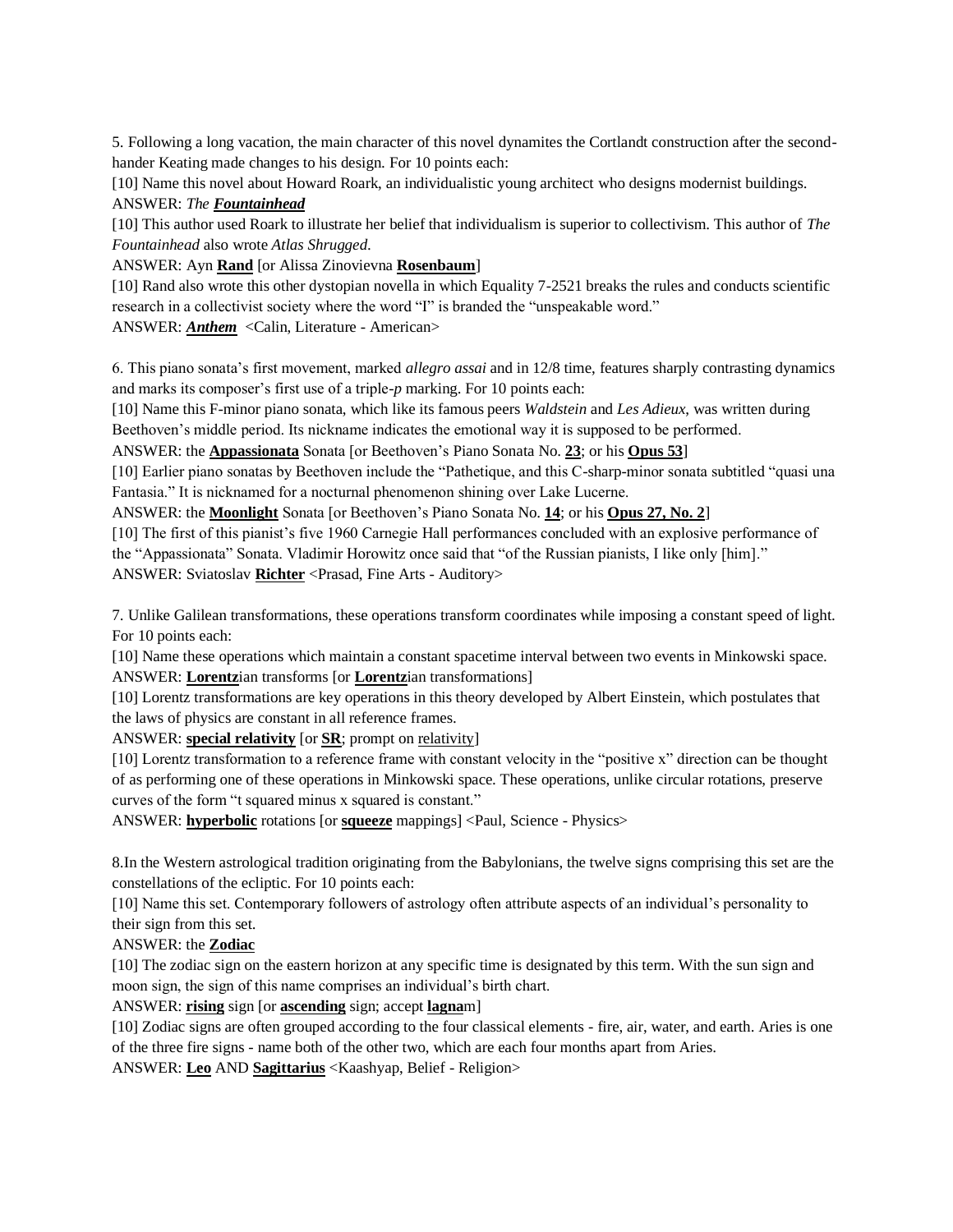9. A poem about this type of plant describes it as "hung with bloom along the bough" and "wearing white for Eastertide." For 10 points each:

[10] Name this plant which titles a poem whose speaker laments "Now, of my three score years and ten/ Twenty will not come again".

ANSWER: **cherry** tree [prompt on tree]

[10] "Loveliest of trees, the cherry now" is the second poem of this collection. Another poem from this collection describes a "king reigned in the East" with "strychnine in his cup"and concludes "Mithridates, he died old."

#### ANSWER: *A Shropshire Lad*

[10] This poet wrote *A Shropshire Lad*, which also contains a poem that describes a young man who "won [his] town the race," "To an Athlete Dying Young."

ANSWER: Alfred Edward **Housman** <Xu, Literature - British>

10. When asked why this nominee was a good choice, the party that nominated this being announced, "If we can't have him in the White House, we can have him for breakfast." For ten points each:

[10] Name this nominee. He was reportedly transported to a campaign rally in a station wagon, and was confiscated by Chicago police for unruly conduct during a political convention.

#### ANSWER: **Pigasus** the Immortal

[10] This group nominated Pigasus. This party, which notably featured a black flag with a red star and a cannabis leaf on it, commonly organized "smoke-ins" across the United States.

## ANSWER: **Youth International Party** [accept **Yippies**]

[10] Unfortunately, two leaders of the Yippies movement were later subpoenaed by this committee of the House of Representatives, but they simply popped bubble gum in chamber. This committee was notorious for its intense investigation of suspected Communists.

ANSWER: **H**ouse **U**n-American **A**ctivities **C**ommittee [accept **HUAC**] <Lee, History - American>

11. This god is said to generate and distribute *ashe* ("ah-shay"), the power which sustains life within the universe. For 10 points each:

[10] Name this omnipotent creator god from West African tradition. He largely distances himself from affairs on earth, communicating only through the peacock messenger deity Oshun.

## ANSWER: **Olodumare** [or **Olorun**, or **Oluwa**, or **Eledumare**]

[10] Olodumare created the Yoruba deities known by this term, who also include the trickster god Eshu. They are venerated in Santería and many other Afro-Caribbean religions.

## ANSWER: **orisha**s [or **orichá**s]

[10] Prominent among the *orishas* is Shango, an ancient Yoruba king who was later deified as a god of this phenomenon. The Vedic god Indra and Slavic god Perun both wield this phenomenon as a weapon. ANSWER: **lightning** [or **thunder**, or **thunderbolt**s; prompt on storms] <Nathan, Belief - Myth>

12. This operation is used in physics to transform between position-space and momentum space-representations. For 10 points each:

[10] Give this operation, which takes the input function and integrates the product of it with the exponential of negative two *pi* times *i t s*. This operation maps between time and frequency domains.

## ANSWER: **Fourier** transform

[10] Fourier transformations are useful in image processing because multiplication in the frequency domain corresponds to this operation in the time domain. Applying this operation to the PDFs of two random variables gives the PDF of the sum of the variables.

## ANSWER: **convolution**

[10] *Two answers required*. For a periodic function, a Fourier transform is a series summation of these two functions. These two trigonometric functions are the real and imaginary parts of a complex exponential. ANSWER: **sine** AND **cosine** [accept in either order] <Paul, Science - Math>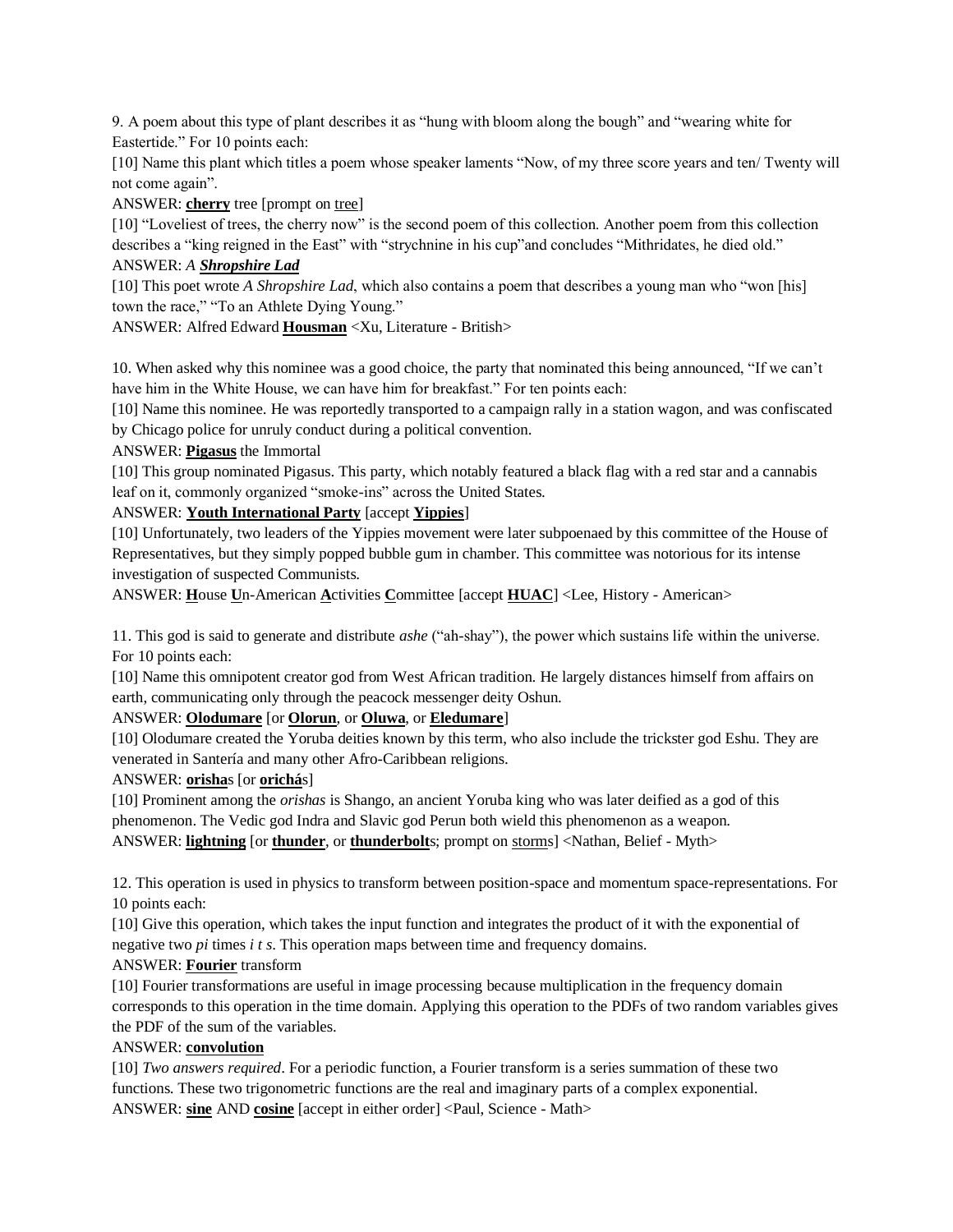13. The servants Solange and Clair fantasize about killing Madame in one of this man's plays. For 10 points each: [10] Name this dramatist who wrote a play in which Irma runs a brothel in which clients role-play as such figures as the Judge and the Bishop while a revolution takes place outside.

#### ANSWER: Jean **Genet**

[10] Jean Genet is associated with this dramatic style that seeks to convey the meaninglessness of human existence. Martin Esslin coined this term to describe plays that explore existentialist themes through odd features.

ANSWER: Theatre of the **Absurd** [accept **absurdism**]

[10] In Jean Genet's play *Deathwatch*, the prisoner Green-Eyes awaits execution in this manner. In *A Tale of Two Cities*, Sydney Carton is executed in this manner during the French Revolution.

ANSWER: **guillotine** [or **guillotining**; prompt on beheading] <Zhang, Literature - European>

14. This city's football club has a long-running rivalry with Real Madrid. For 10 points each:

[10] Name this capital of Catalonia, the second-largest city in Spain after Madrid.

#### ANSWER: **Barcelona**

[10] Barcelona is home to this church, whose Gothic and Art Nouveau architecture was designed by Antoni Gaudi. When completed, its spires would make it the tallest church in the world

ANSWER: Basílica i Temple Expiatori de la **Sagrada Familia** [or **Basilica and Expiatory Church of the Holy Family**]

[10] Barcelona is particularly famous for this urban planning strategy to reduce noise and air pollution from cars. It involves repurposing its streets from roadways into walkable spaces for pedestrians.

ANSWER: **superblocks** [accept **superilles**] <Nathan, Modern World - Geography>

15. A young girl headed to one of these places walks past a tomato-stained wall while flanked by four men in one painting. For 10 points each:

[10] Name these institutions. Ruby Bridges is depicted being escorted to a newly desegregated one of these facilities in Norman Rockwell's *The Problem We All Live With.*

ANSWER: **school** [or elementary **school**; prompt on classroom]

[10] Three black schoolgirls are seen writing on a chalkboard in a painting from this sixty-panel series by Jacob Lawrence that portrays African-Americans as they move north.

ANSWER: The **Migration** series

[10] This New York artist captured the effects of segregation in works like *Jim Crow*. Many of this man's works were painted on wood and contain his SAMO signature.

ANSWER: Jean-Michel **Basquiat** <Li, Fine Arts - Visual>

16. Answer the following about historical figures' last words. For 10 points each:

[10] This person's last words were "Pardon me, sir. I did not do it on purpose" after she stepped on her executioner's foot. This woman was executed for treason after being captured in Varennes.

ANSWER: **Marie Antoinette** [or **Maria Antonia** Josepha Johanna; prompt on Marie; prompt on Antoinette] [10] This man reportedly said "Shoot, coward! You are only going to kill a man" before being executed on the orders of Rene Barrientos. This Argentinian revolutionary had previously served as Fidel Castro's second in command during the Cuban Revolution.

ANSWER: Ernesto "Che" **Guevara**

[10] This bank robber said "you got me" before being shot to death by police outside the Biograph Theater after he escaped from prison using a wooden gun.

ANSWER: John Herbert **Dillinger** <Lee, History - Misc>